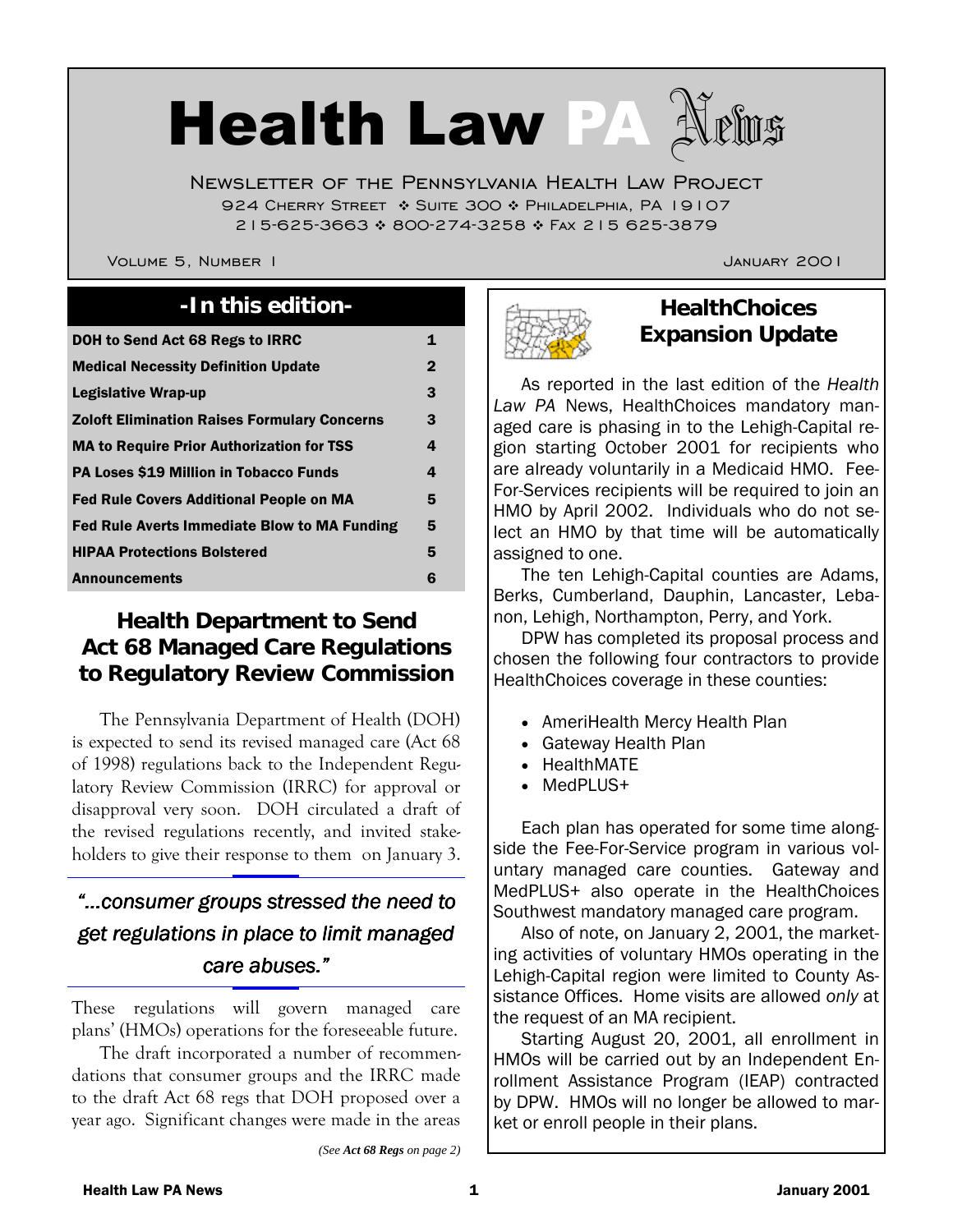#### *(Act 68 Regs from page 1)*

of utilization review and complaints and grievances. Examples of changes include:

- Plans must make utilization review criteria available to providers on request.
- ! Plans cannot base denials on utilization criteria alone, but must provide a clinical rationale as well.
- Plans must provide the member preparing for a grievance hearing with all information relating to the matter being grieved.
- The member has the right to cross examine the plan's staff at the second level grievance.

 At the January 3 DOH gathering, consumer groups stressed the need to get regulations in place to limit managed care abuses. They testified that while the regulations are not perfect, they represent a major improvement over the previous version. Managed care representatives, on the other hand, generally opposed the regulations because of the increased consumer protections.

 Interested persons can check the DOH website at *www.doh.state.pa.us* or the Pennsylvania Bulletin to i) learn when the final draft is released, ii) to review the proposed regulations, and iii) learn how to comment. The IRRC cannot change the regulations that DOH brings to it at this time, but must approve or disapprove the package.

#### **Medical Necessity Redraft Retains Cost Benefit Analysis**

 DPW's Office of Medical Assistance Programs (OMAP) has circulated a redraft of its proposed changes to the regulatory definition of "medically necessary." Pennsylvania's Medicaid program has had one of the best medical necessity definitions for consumers in the country. The definitions is important because it is the legal criterion used to determine if prescribed health care should be approved by the HMOs or DPW.

 For the first time in Pennsylvania, the new definition would separately require that the prescribed

care is both "reasonable" and "necessary." Under the draft regulation, a service or benefit is not reasonable if it: i) is more costly than an equally effective medically appropriate alternative, or ii) serves the same purpose as a service or benefit the recipient is currently receiving.

 This draft definition, like DPW's previous effort to change the existing medical necessity definition, would introduce a cost benefit analysis to the determination whether the state will pay for a benefit or service that a licensed practitioner has prescribed. Consumer advocates have criticized this approach as

# *"Advocates see [the cost- see [the cost-benefit analysis] benefit benefit provision as inviting payers to substitute their provision as inviting payers to substitute their judgment for the judgment of treating professionals."*

extremely dangerous, especially in the hands of HMOs and other entities that prior authorize services, and have a financial incentive to deny care. Advocates see this provision as inviting payers to substitute their judgment for the judgment of treating professionals.

 The language that would permit denial of payment if the recipient is receiving another service that serves the same purpose, has been criticized by consumer advocates as too vague to apply.

 Under the draft, a service or benefit establishes necessity (but not necessarily reasonableness) if it meets any prong of a four-pronged test that includes: i) reasonable expectation of preventing illness, condition or disability, ii) reasonable expectation of reduction or amelioration of physical, mental, behavioral or developmental effects of an illness, condition, injury or disability, iii) assisting the recipient to achieve maximum functional capacity in performing daily activities, or iv) aiding in the diagnosis and/or clinical characterization of an illness, condition, injury or disability. Consumer advocates and health care providers have supported this part of the definition, which retains the language currently governing medical necessity decisions in HealthChoices plans.

 The draft is being reviewed by DPW's legal counsel, and is expected to be published as a proposed regulation in the Pennsylvania Bulletin in the upcoming weeks or months. "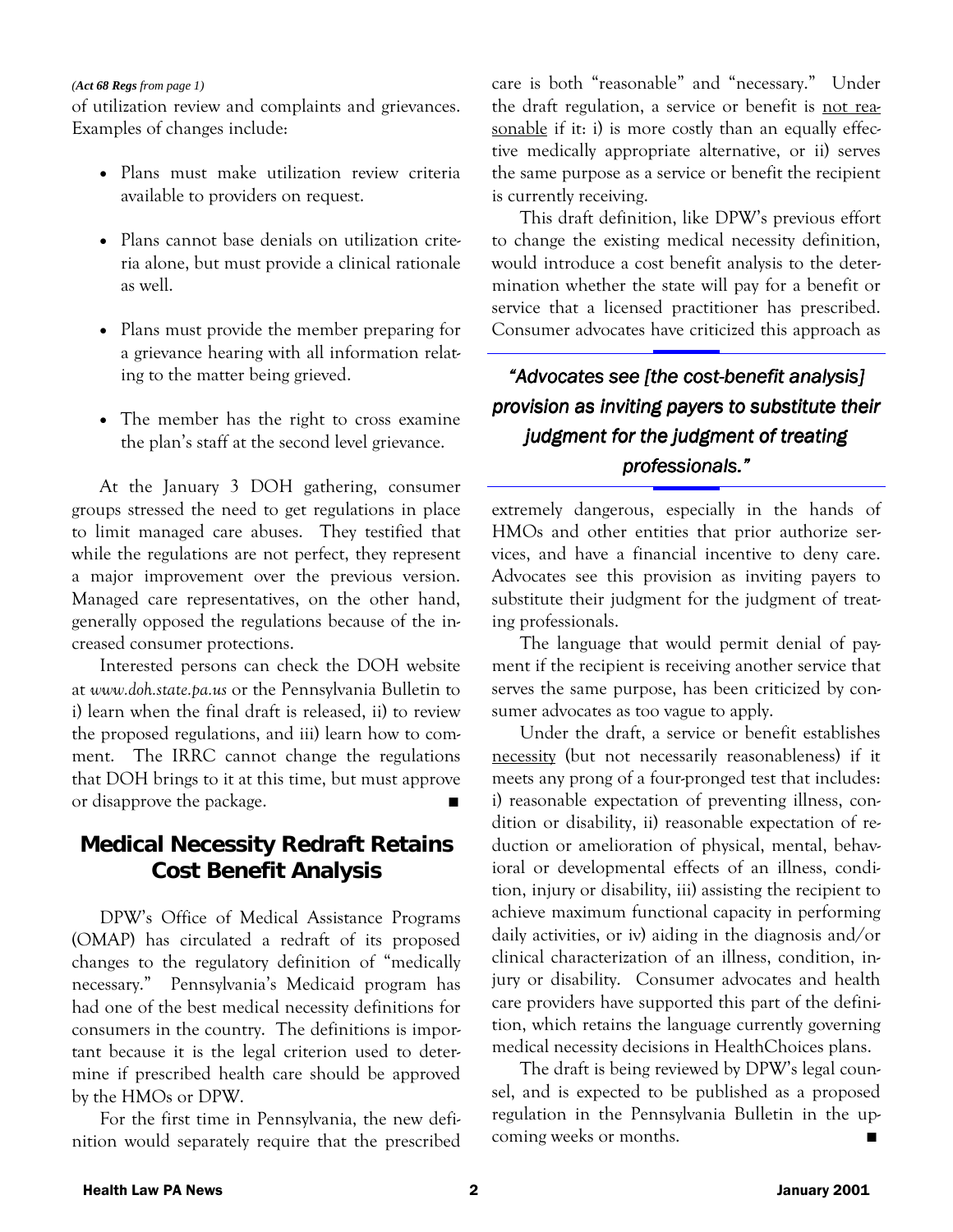#### **Legislative Wrap-up**

 In 2000, several significant pieces of health legislation were dealt with at state and federal levels. Following is a summary of what happened to them as legislative sessions in the Pennsylvania General Assembly and the US Congress came to an end.



 **Assisted Living**. Neither HB 1930 (the Adult Living Residence Act) nor HB 2700 (the Assisted Living Reform Act) passed the state House of Representatives. Assisted living legislation is expected to be introduced early in the new session.

 **PACE.** Several bills that proposed to expand PACE income eligibility were proposed last session. None passed both houses of the state legislature. PACE expansion legislation is expected to be introduced early in the new session in Harrisburg.

 **Tobacco Settlement**. There are many possible uses for the Tobacco Settlement money. Some possibilities discussed in 2000 included the Governor's proposal to devote 40% of the money for insuring and caring for the uninsured and 15% for home and community based services for seniors. No final decisions were made and no legislation passed last session disbursing tobacco settlement money.

 **Medicare Giveback Bill**. On the federal level, this giveback bill would, in addition to giving a large amount of money to Medicare HMOs, hospitals, and other providers, increase some of the health services available to seniors under Medicare. This bill did pass the U.S. Congress in December, and it was signed into law by President Clinton.

 **The "Pennsylvania Prescription Drug Fair Pricing Act"** that sought to require Pharmaceutical Companies to sell drugs to all Pennsylvanians at fair prices did not pass in the last session. A bill to address drug pricing issues is expected to be introduced in the new session.

 If you have any questions about legislation, you may call your state legislators and US Senators and Representatives. To find out who those people are and their contact information, call the Pennsylvania League of Women Voters at  $1-800-692-7281$ .

# **Zoloft Elimination Raises Concern over Formulary Issues in Consumer Subcommittee and MAAC**

 The removal of the behavioral health medication Zoloft from the AmeriChoice and MedPLUS+ formularies (*PA Health Law News,* November 2000) rekindled a long-standing concern of the Consumer Subcommittee of the Medical Assistance Advisory Committee (MAAC) over the MA formulary process in Pennsylvania.

 In its October 25 meeting, the subcommittee unanimously passed a resolution calling for Zoloft to be kept on the formularies until DPW establishes an open process for determining what drugs will be covered. The motion went on to ask for a uniform formulary statewide.

# *The Consumer Subcommittee remains concerned over what it views as a secretive concerned over what it secretive and arbitrary process closed to MA and arbitrary process closed to MA recipients.*

 At its meeting the following day, the full MAAC overwhelmingly passed a similar resolution introduced by Ken Pierce of the PA Welfare Rights Organization. The two dissenting votes were cast by representatives of UPMC Health Plan and Health Partners.

 The issue was revisited at the December MAAC Meeting. DPW declined to follow the MAAC's recommentation, stating that there will be no changes to the current formulary process.

 The Consumer Subcommittee remains concerned over what it views as a secretive and arbitrary process closed to MA recipients. "

#### **Transportation on the Double!**



The Medical Assistance Transportation Program (MATP) provides transportation to recipients even if they must see their doctor on short notice. Recipients should still call 911 in an emer-

gency. If you encounter difficulties obtaining urgent care rides from your MATP provider, you can call PHLP for assistance at 1-800-274-3258.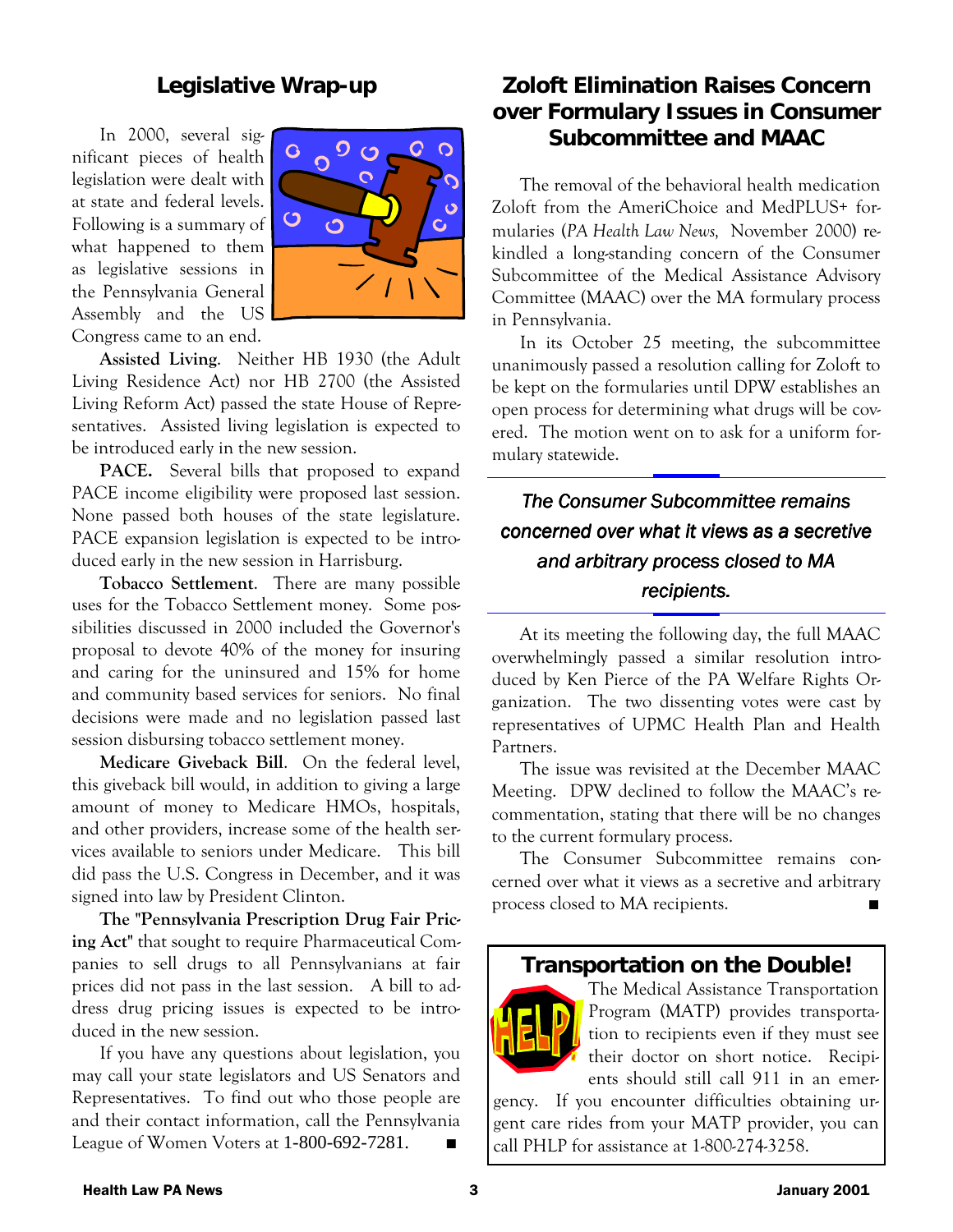# **MA to Require Prior Authorization for TSS Services in FFS System**

 On October 26, 2000, the Office of Medical Assistance Programs (OMAP) of DPW issued for public comment a draft bulletin requiring prior authorization for Therapeutic Staff Support (TSS) services in the Fee-For-Service system. TSS services are critical "wrap-around" services that provide children oneon-one behavioral support services in school and at home. Although DPW provided minimal time for feedback on the bulletin, consumer advocacy groups and consumers, including the Consumer Subcommittee of the Medical Assistance Advisory Committee (MAAC), submitted several responses.

 According to the Consumer Subcommittee, there are many concerns with how the proposals in the draft bulletin would affect children and families in need of TSS, and there are equal concerns about the process undertaken by the Department with regard to the handling of the bulletin. The subcommittee's concerns are summarized below.

 Consumers stated that they did not have adequate time to respond to the bulletin, nor did they receive the necessary background information to make informed recommendations.

 Consumers and family members were also not given the opportunity to have input into the clinical criteria used for determining the medical necessity of TSS services. The criteria were subject to an "internal review process" with no input from consumers or family members.

 Requiring consumers and family members to get prior authorization for TSS services is contradictory to the nature and reason for these services. Children, adolescents, and their families need TSS services to begin with due to severely unmanageable behaviors that put at risk the continuity of the family and the safety of the children. Although the proposed bulletin makes allowances for families in need of "expedited TSS services," the so-called "expedited" process is still too lengthy and involved to allow the process to occur smoothly and quickly to meet the emergency needs of the family. As a result, consumers requested that DPW waive prior authorization for 60 days to allow TSS services to begin for any child or adolescent who is determined medically eligible for these services.

 DPW did respond to feedback from consumers by further revising the draft bulletin, dated December 1, 2000, which provided consumers with some of the requested background materials, reconfigured the "expedited" review process, and extended the implementation of the bulletin from February 1, 2001 to March 1, 2001. DPW accepted feedback to this "revised" draft until December 14, 2000. Consumers responded that the revised draft was too little, too late, and leaves children and families who are in need of TSS services in a more vulnerable position than they already are when they come to the attention of the system.

 Call PHLP with any problems or questions at 1-800-274-3258. "

#### **Pennsylvania Loses \$19 Million in Tobacco Funds**



 The Associated Press reported on January 11, 2001 that Pennsylvania's December payment from the class-action settlement between states and tobacco companies \$110 million instead of \$130 million, a net loss of \$19 million.

 The gap is due to a provision in the settlement that requires states to enact specific legislation to protect companies participating in the settlement. The legislation forces non-participating tobacco companies either to sign on to the agreement, or pay an annual amount of money equivalent to the industry's lost market share into an escrow account.

 Participating companies feared that without the provision, other companies not bound by the agreement's marketing restrictions would gain a disproportionate advantage over them.

 Pennsylvania joins 15 other states who did not pass the legislation in time. The total loss to all affected states for 2000 is estimated at \$197 million.

 While the tobacco settlement set June 1999 as the deadline for enacting the law, states are considering suing to gain the money, since all have passed the needed legislation in the months since June 1999. "We're confident we'll prevail," said Sean Connolly, spokesman for Pennsylvania Attorney General Mike Fisher, in comments to the AP.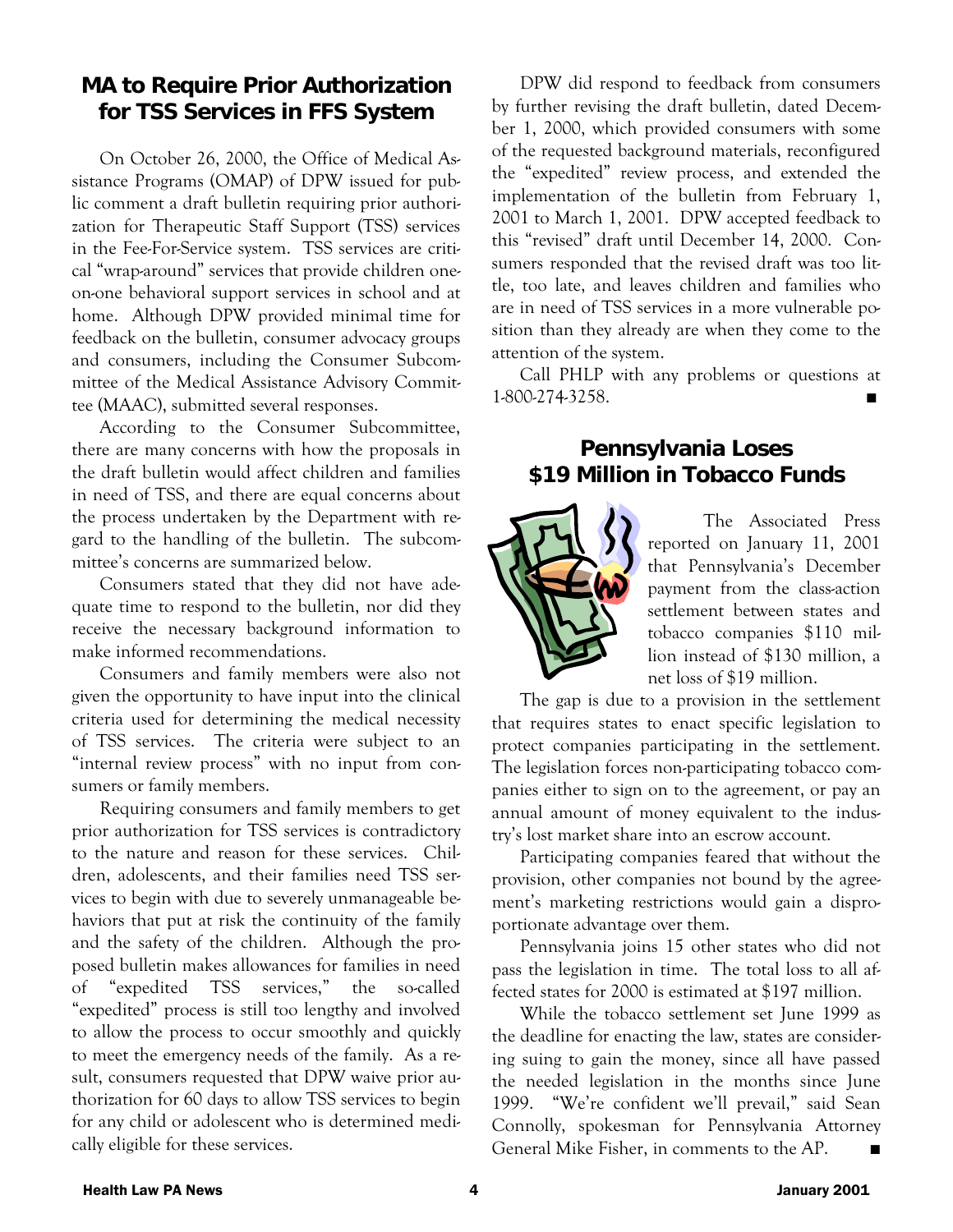#### **Federal Rule Allows States to Cover More People on Medicaid**

 On January 11, 2001, the federal government implemented a final rule allowing states to disregard certain types or amounts of income and assets in determining eligibility for Medical Assistance.

 For example, under previous federal regulations, a person with a disability or who is 65 or older and who has income at the federal poverty level, could qualify for MA in Pennsylvania. However, if the individual's income is just one dollar a month above the federal poverty level, she must incur over \$100 a month in medical bills, which will not be covered by MA, before she will qualify for coverage.

 The new federal regulation, however, allows states to address this inequity by disregarding additional income. It would also allow states to provide MA and MA-funded home and community-based services to persons with disabilities and persons who are 65 and older with low incomes but who have more than \$2000 in assets. These individuals are currently ineligible for MA or for the various home and community-based service waivers that Pennsylvania offers.

# **Federal Rule Averts Immediate Blow to MA Funding**

 Until a final rule released by the Department of Health and Human Sevices was approved by then-Secretary Donna Shalala on January 5, 2001, many states, including PA could retain billions in Medicaid funding through an accounting loophole permitted under federal regulations for several years.

 The new rule eliminates this loophole, but gives states up to eight years to adjust their Medicaid budgets, based on how long they have utilized the practice. Pennsylvania will have the full eight years to wean itself from the money, starting in 2002. The Commonwealth has used the funds for a variety of purposes, including funding the SSI supplement and long-term care.

 HHS made the rule in response to the Medicare, Medicaid, and SCHIP Benefits Improvement and Protection Act of 2000 passed by Congress. The act required that the loophole be closed because it has caused massive increases in federal Medicaid expenditures without adding coverage or making improvements to the program.

 In Pennsylvania, the loophole works by allowing county nursing homes to transfer funds to the state to be used for the state Medicaid match. The state then makes a higher than usual Medicaid payment for nursing facility care, which allows facilities to recoup the money they had transferred to the state. The effect is that the state can obtain about a billion dollars of Medicaid funding without putting up its share. The new regulation limits this funding scheme by restructuring the rules governing how Medicaid upper payment limits are calculated.

 Many hospitals that treat large numbers of uninsured people depend on funding available under the old rule, and many were concerned that the reform would undermine their financial viability. However, the new rule includes a provsion increasing payments to such hospitals to compensate for the new upper payment level methodology.

 For affected states, the final regulation is an improvement over one proposed in October 2000, which would have phased out the loophole within a far shorter period starting in fiscal year 2001.

#### **HIPAA Protections Bolstered**

 According to a January 10, 2001 piece in the *Kaiser Daily Health Policy Report*, new rules issued by the Labor, Treasury, and Health and Human Services Departments on January 8 will expand and solidify consumer protections under the Health Insurance Portability and Accountability Act (HIPAA).

 Under HIPAA, the new federal regulation bars health insurers "from discriminating against individual participants…based on the health characteristics of such participants…" Plans **will not** be allowed to deny coverage or raise premiums because of an individual's health status,""medical history or condition, claims experience, receipt of health care, genetic information, or evidence of insurability and disability.

 Plans will be allowed to exclude coverage for injuries based on their origin (e.g. recreational activities), but not for normally covered injuries due to an illness or medical condition, or domestic violence.

 The new rule also stops plans from denying or reducing benefits if an enrollee is hospitalized or confined to a health care institution during the period the coverage is supposed to take effect.